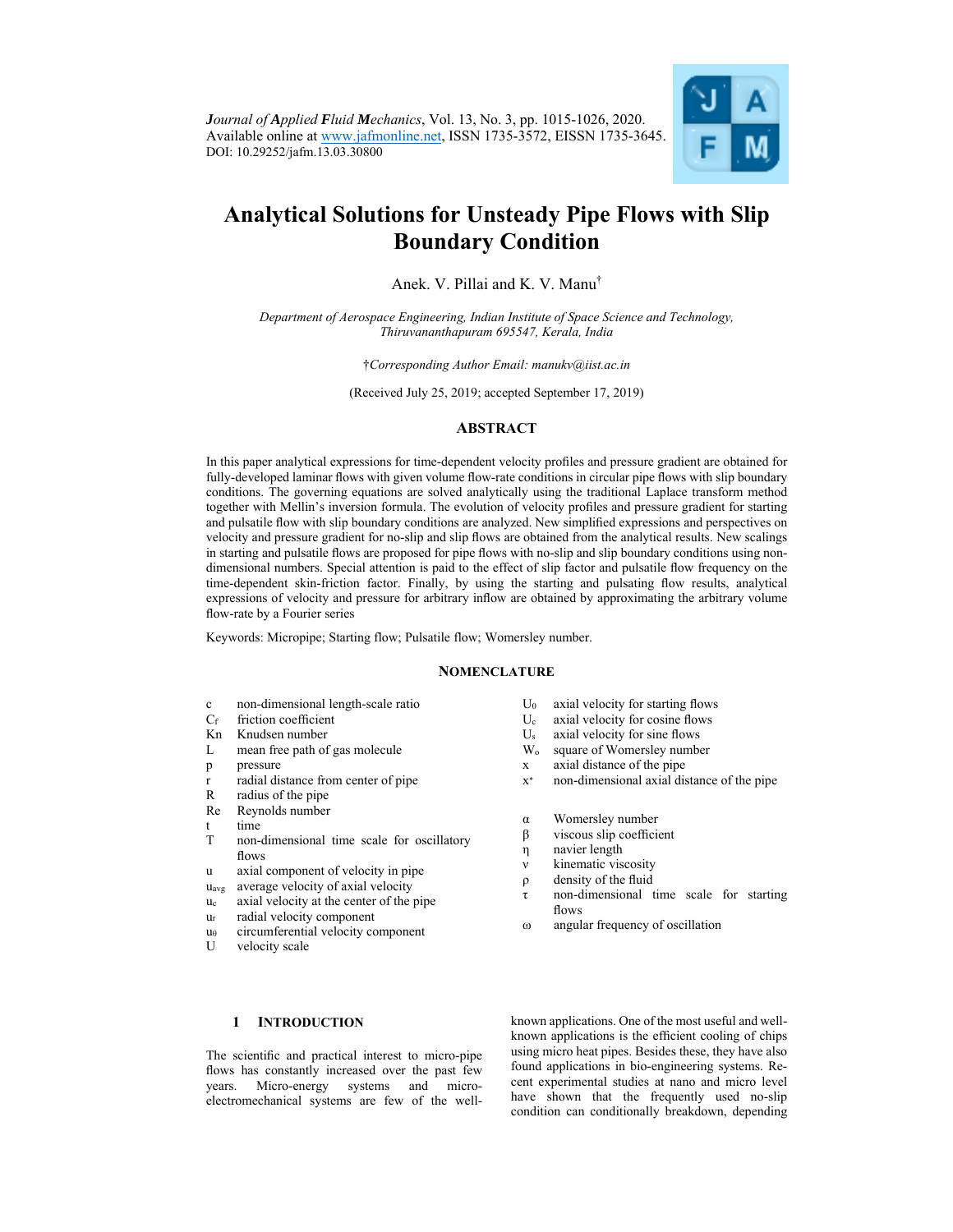on the interfacial interaction between the fluid and solid surfaces. In such cases, the boundary condition can drastically differ from the no-slip boundary condition. Aforesaid, boundary condition can commonly arise from rarefaction effect and superhydrophobicity.

It has been observed that for Knudsen number  $(Kn =$  $\lambda$ D, where  $\lambda$  is the mean free path and D is the characteristic length) in the range of  $10^{-2} \leq Kn \leq$ 10−1, the flow is essentially governed by Navier-Stokes equation with slip flow boundary condition. Because of wide modern potential applications in micro and nano-fluidic systems, the slip boundary condition has regained attention from the fluid mechanics community. Therefore it is of utmost importance to gain a clear understanding of flow behavior with slip boundary conditions.

The concept of partial-slip boundary condition is as old as the Navier-Stokes equation itself. Navier, in the middle of the nineteenth century, posited a Robin boundary condition by relating the wall-velocity to the shear-rate at the wall. In Navier's model, the velocity at the solid boundary (slip velocity) varies linearly with the magnitude of flow shear-rate at the wall as follows:

$$
u_{wall} = \eta \left| \frac{\partial u}{\partial y_{wall}} \right|,\tag{1}
$$

Where η is the 'Navier-length' (commonly called as slip-length) defined as the distance into the wall at which the fluid velocity extrapolates to zero. Maxwell rigorously quantified slip-length for gases flowing over a solid wall and the value was found to be of the order of mean free path of the fluid. The commonly used no-slip and perfect-slip conditions are cases with proportionality constant values equal to zero and infinity respectively.

Over the past two decades, the theory of starting and pulsating flows with no-slip boundary conditions has been a subject of intense research and the theory of time-dependent laminar flows has been well documented in books by Batchelor (Batchelor, 1967), Schlichting and Gersten (2016) and Jog (2002). The first mathematical solution of unidirectional unsteady flow was given by Stokes using similarity method by solving the diffusion equation during the course of study of pendulum friction (Panton, 2013). In Stokes' study, the pressure upstream and downstream of the solid surface is kept constant during the motion. Rayleigh illustrated the boundary layer character of the Stokes flow and creatively used the analytical solution of Stokes to derive an approximate expression for skinfriction on a finite length flat-plate. The essence of Rayleigh argument was the idea of replacing the time scale with  $\mathcal{L}$  /U, where  $\mathcal{L}$  is the distance from the leading edge. Further mathematical extension of the Stokes problem is the pressure gradient-driven starting flows in long pipes and channels. In such cases, the expression for velocity and pressure are generally represented by Fourier/Bessel series.

Two types of procedures are commonly used for obtaining the analytical solutions for laminar, fullydeveloped pulsatory flows with constant properties. In the first category (Fourier transform approach), the pressure gradient variation is normally assumed a waveform, rep-resented by Fourier series (Womersley, 1955; Uchida, 1956; Khan, 2007; Majdalani, 2008; Hayat *et al.* 2010). The most influential studies and widely cited works related to the first approach are the pipe flow solutions of Womersley (1955) and Uchida (1956). Majdalani (2008) extended the method proposed by Uchida (1956) to channel flows with no slip boundary condition. Recently, Ray *et al.* (2005) obtained the analytical solution for different types of pulsation by approximating the mass flow-rate by Fourier series. In the second category (Laplace transform approach (Das & Arakeri, 2000; Brereton, 2000; Muntges & Majdalani, 2002; Khaled & Vafai, 2004; Chen *et al*., 2008; Hayat *et al.*, 2011; Avramenko *et al.,* 2015), the pressure gradient is an unknown parameter and the additional condition to solve the governing equation is obtained from the time-varying mean volume flow-rate.

Das and Arakeri (2000) successfully applied the second method to obtain the transient variation of the velocity profile and pressure gradient for different inflow configurations. Muntges and Majdalani (2002) extended the method suggested by Das and Arakeri (2000) for an arbitrary volume flow-rate in channel flows. In an interesting study, (Brereton (2000) obtained the analytical relation between flow-rate, pressure gradient and wall friction for arbitrary inflow using Laplace transform methods for channel and pipe flows.

Chen *et al*. (2008) have used the method suggested by Das and Arakeri (2000) to circular pipes with slip boundary conditions for trapezoidal and starting flows. Using Laplace transform method Khaled and Vafai (2004) obtained an exact analytical solutions of Stokes and Couette flows commenced by sinusoidal motion of a wall with slip boundary conditions. Recently, many works have been devoted to study the effect of dynamic slip boundary condition (Kaoullas & Georgiou, 2013; *Damianou et al*., 2014; Kaoullas & Georgiou, 2015) (where the slip velocity is a function of previous wall shear stress state) on pressure gradient and velocity profiles in different flows configurations.

In an interesting study Avramenko *et al.,* 2015) obtained an analytical solution for starting flows with slip conditions for pipe and channel flows. To model the starting flow, Avramenko *et al.* (2015) represented the pressure gradient term using a Heaviside function and solved using Cauchy's residue theorem in conjunction with the Laplace transform method. In this work we have considered three unsteady flows in a pipe with known inlet flowrate (Q (t)) variation than the pressure gradient variation which is considered in many other previous studies. Defining known time varying volume rate at the inlet instead of pressure gradient is beneficial in flow conditions where pressure is more laborious to measure than volume flow rate. Also, from practical point of view, known inlet flow-rate conditions are more frequently encountered than the pressure gradient variation. Here, the transient behavior of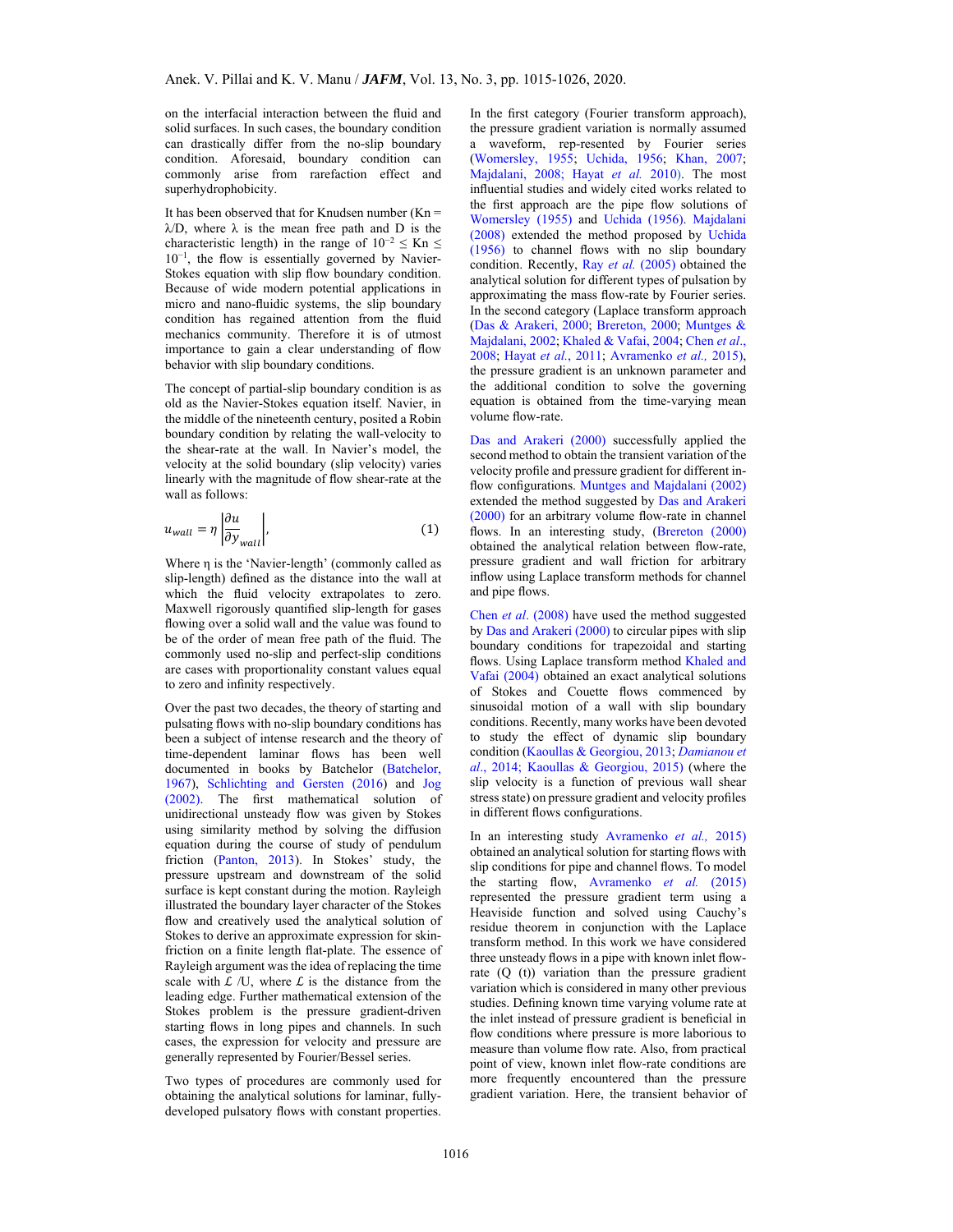

**Fig. 1. Schematic depiction of the investigated flow-configurations with boundary conditions.** 

velocity and pressure gradient in pipe flows with slip conditions for starting, oscillatory and arbitrary inflows are analytically investigated. We use the classical Laplace transform method to obtain the explicit expressions between the flow variables. Due to the captivating applications of hydrophobic surfaces associated with the drag reduction, special attention is given to the skin-friction factor.

This paper is organized as follows. The mathematical details used for solving the governing equations are mentioned in section 2. Solutions to starting, pulsating and arbitrary flows are also provided in section 2. The results obtained in section 2 are analyzed in section 3 where the temporal variation of velocity, pressure gradient, skin-friction factor and asymptotic nature of the solution for starting and oscillatory flow are analyzed. The results are summarized in section 4.

#### **2. MATHEMATICAL FORMULATION**

A sketch of the unidirectional flow through pipe along with the coordinate system employed for the present study is shown in Fig. 1. We consider incompressible fluid through a pipe (Fig. 1 (b)) with radius R. The density, dynamic and kinematic viscosities are represented using the symbols  $ρ$ ,  $μ$ and ν respectively. Using cylindrical coordinates, (r,  $θ$ , x), where r = 0 is the axis of the pipe and u<sub>r</sub>, u<sub>θ</sub> and u are the velocities in r, θ, and x directions respectively. We have considered three unsteady flow cases (starting, oscillatory and arbitrary) with known inlet volume rate as shown in Fig. 1 (a). For starting flow the fluid is initially at rest and brought into motion at  $t = 0$  in such a way that the velocity suddenly jumps to a constant value. The inlet flow conditions for starting flow are:

$$
u_{avg}(t) = 0 \text{ for } t \le 0,
$$
  
= U<sub>0</sub> for  $t > 0$ . (2)

For oscillatory flow the mean inlet velocity is

represented by sine or cosine function. The inlet flow conditions for single-frequency oscillatory flows starting from rest are as follows:

$$
u_{avg}(t) = 0 \text{ for } t \le 0,
$$
\n
$$
= U_c \cos \omega t \text{ for } t > 0 \text{ (for cosine flows)},
$$
\n(3)

 $= U_s$  sinot for  $t > 0$  (for sine flows).

Here, uavg is the mean velocity at the inlet of the pipe and  $\omega$  is the angular frequency of the oscillation. In arbitrary flow case, the mean inlet velocity is varied randomly with flow time. To represent a general arbitrary inflow, the mean velocity profile is approximated by a Fourier series. The arbitrary flow consists of mean and fluctuating components as follows:

$$
u_{avg}(t) = U_0 + \sum_{l=1}^{\infty} U_{cl} \cos(lwt) + \sum_{l=1}^{\infty} U_{cl} \sin(lwt)
$$
\n(4)

The partial slip flow boundary conditions is imposed at the wall (Fig.  $1$  (c)).

For analyzing the analytical expressions for pressure and velocity profiles for starting, oscillatory and arbitrary flows with slip boundary conditions, nondimensional numbers are defined in the following way. The non-dimensional length-scale ratios are defined as:

$$
c = \frac{r}{R} \tag{5}
$$

$$
x^* = \frac{x}{R} \tag{6}
$$

The non-dimensional time scales are defined as:

$$
\tau = \frac{vt}{R^2} \tag{7}
$$

$$
T = wt \tag{8}
$$

Inertia and viscous forces are compared using Reynolds number (Re) and Womersley number  $(\alpha)$ . The square of Womersley number is represented using the symbol Wo.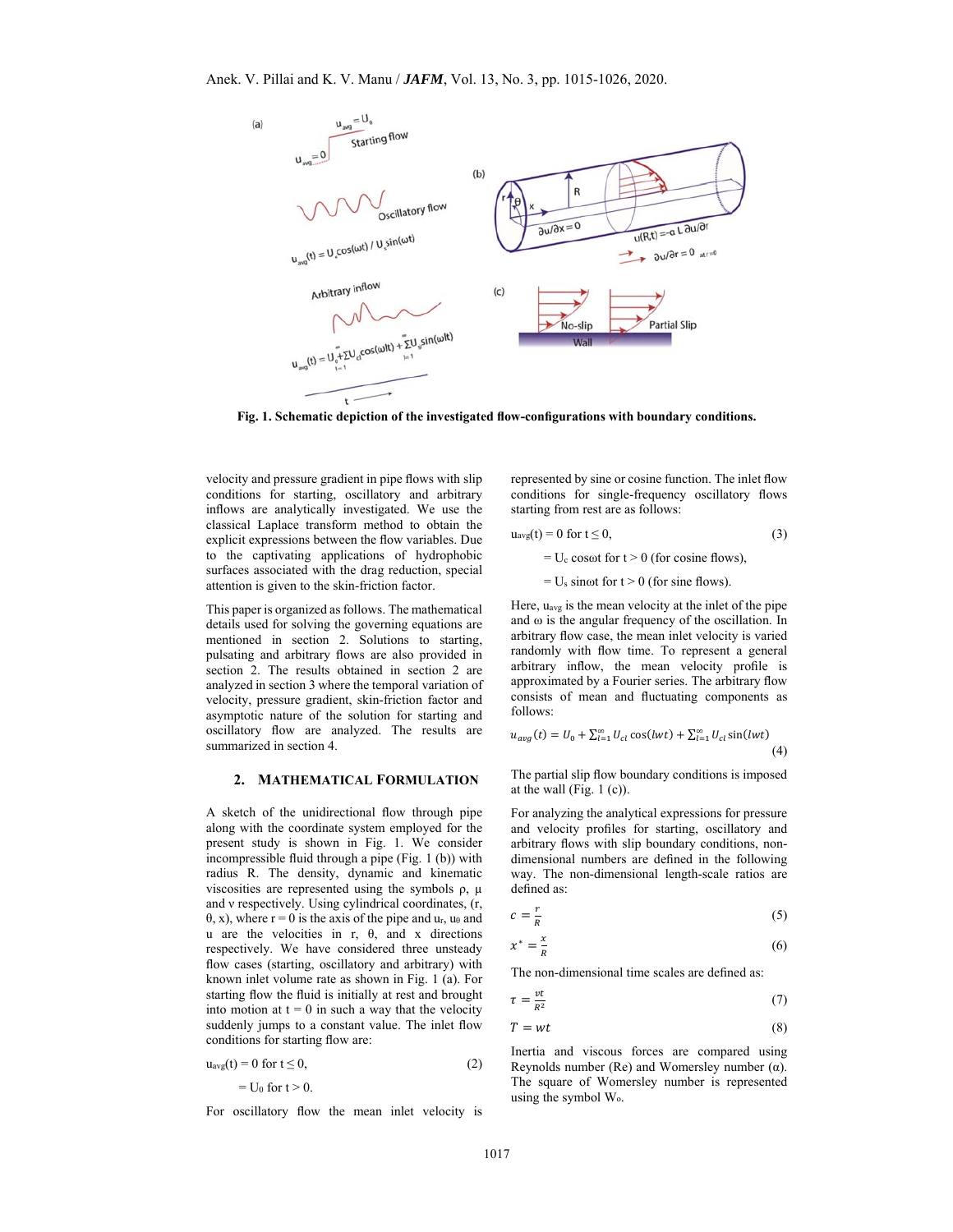$$
Re = \frac{2UR}{v} \tag{9}
$$

$$
\alpha = R \sqrt{\frac{w}{v}} \tag{10}
$$

$$
W_0 = \frac{wR^2}{v} \tag{11}
$$

Here, U is the velocity scale. The velocity scale for the starting flow is  $U_0$  and for oscillatory flow, the amplitude of the wave (Uc and Us for cosine and sine flows respectively) is used.

The non-dimensional pressure, pressure gradient, Knudsen number and friction factor are defined as:

$$
p^* = \frac{p}{8\mu U/R} \tag{12}
$$

$$
\frac{dp^*}{dx^*} = \left(\frac{R^2}{8\mu U}\right)\frac{dp}{dx} \tag{13}
$$

$$
Kn = \frac{\beta L}{R} \tag{14}
$$

$$
C_f = -\frac{\mu_{\partial y_{wall}}^{\partial u}}{\frac{1}{2}\rho U^2} \tag{15}
$$

Here  $β$  is the viscous slip coefficient and L is the mean free path of a gas molecule.

#### **2.1 Solution of the Governing Equation**

Here, we consider incompressible, fully-developed transient flow with constant thermo-physical properties in an infinitely long circular pipe with zero swirl ( $u_r = u_\theta = 0$ ).

In the absence of body forces, the momentum equation in the cylindrical coordinate system reduces to:

$$
\frac{\partial u}{\partial t} = -\frac{1}{\rho} \frac{\partial p}{\partial x} + \nu \left( \frac{\partial^2 u}{\partial r^2} + \frac{1}{r} \frac{\partial u}{\partial r} \right) \tag{16}
$$

The boundary conditions are as follows:

$$
u(r,0) = 0, \ u(R,t) = -\beta L \frac{\partial u}{\partial r} \ and \frac{\partial u(0,t)}{\partial r} = 0
$$
 (17)

$$
\int_0^R 2\pi u(r, t) \, dr = u_{avg}(t) \pi R^2 = Q(t) \tag{18}
$$

Taking the Laplace transform of the governing equation (Eq. 16) and the boundary conditions (Eqs. 17 and 18) yield:

$$
\frac{d^2\bar{u}(r,s)}{dr^2} + \frac{1}{r}\frac{d\bar{u}(r,s)}{dr} - \frac{s}{v}\bar{u}(r,s)
$$

$$
= \frac{1}{\mu}\frac{d\bar{p}}{dx} - \frac{1}{v}\bar{u}(r,0)
$$
(19)

$$
\bar{u}(R,s) = -\beta L \frac{\partial \bar{u}(R,s)}{\partial r},
$$
  
\n
$$
\frac{\partial \bar{u}(0,s)}{\partial r} = 0, \quad \text{and}
$$
  
\n
$$
\int_0^R 2\pi r \bar{u} dr = \bar{u}_{avg}(s) \pi R^2.
$$

 $B_y$  applying the transformed boundary conditions, the solution of the subsidiary governing equation is obtained as follows:

$$
\bar{u}(r,s) = u_{avg}(s). \bar{\xi}(r,s)
$$
 (20)

where,

$$
\bar{\xi}(r,s) = \frac{I_0(B\sqrt{s}) + Kn(B\sqrt{s})I_1(B\sqrt{s}) - I_0(A\sqrt{s})}{I_0(B\sqrt{s}) + Kn(B\sqrt{s})I_1(B\sqrt{s}) - \frac{2I_1(B\sqrt{s})}{B\sqrt{s}}}
$$

The inverse Laplace transform is calculated using Mellin's inverse formula.

$$
u(r,t) = \frac{1}{2\pi i} \int_{\gamma - i\omega}^{\gamma + i\omega} \bar{u}_{avg}(s) \,\bar{\xi}(r,s) e^{st} ds \tag{21}
$$

The above complex integral is evaluated using the Cauchy residue theorem.

The pressure gradient obtained from the Eqs. 19 and 20 is written as follows,

$$
\frac{d\bar{p}}{dx} = \frac{-s\rho\bar{u}_{avg}(s)[l_0(B\sqrt{s}) + Kn(B\sqrt{s})l_1(B\sqrt{s})]}{l_0(B\sqrt{s}) + Kn(B\sqrt{s})l_1(B\sqrt{s}) - \frac{2l_1(B\sqrt{s})}{B\sqrt{s}}}
$$
(22)

The time-varying pressure gradient is obtained by taking the inverse Laplace transform of Eq. 22.

## **2.2 Starting Flows**

By taking the Laplace transform of Eq. 2 and substituting into Eq. 21, followed by the inverse Laplace transform and simplification (the derivation is described briefly in the Appendix), the solution for the velocity profiles are given by:

$$
\frac{u(r)}{u_0} = 2\left[\frac{(1-c^2)+2Kn}{1+4Kn}\right] + 2\sum_{n=1}^{\infty} e^{-\nu_n^2 \tau} \mathfrak{B}(\nu, Kn, r).
$$
\n(23)

where,

$$
\mathfrak{B}(\nu, Kn, r) = \begin{bmatrix} \frac{J_0(cv_n) + Kn\nu_n J_1(v_n) - J_0(v_n)}{(1 + 2Kn)\nu_n J_1(v_n) + Kn\nu_n^2 J_0(v_n)} \end{bmatrix}
$$
(24)

here,  $v_n$ ,  $n = 1,2,3...$ , $\infty$  are the zeros of  $KnvJ_1(v)$  +  $J_2(v) = 0$ .  $J_0$ ,  $J_1$  and  $J_2$  denote Bessel functions of the first kind, of order zero, one and two respectively.

The analytical expressions for pressure gradient are obtained by taking the Laplace transform of Eq. 2 and substituting into Eqs. 22, followed by the inverse Laplace transform. After simplification the solutions yield:

$$
\frac{dp^*}{dx^*} = -\frac{1}{1+4Kn} + \frac{1}{4}\sum_{n=1}^{\infty} e^{-\nu_n^2 \tau} \mathcal{N}(\nu, Kn). \tag{25}
$$

where,

$$
\mathcal{N}(\nu, Kn) = \left[ \frac{\nu_n(\nu_n \kappa n J_1(\nu_n) - J_0(\nu_n))}{(1 + 2\kappa n) J_1(\nu_n) + \nu_n \kappa n J_0(\nu_n)} \right] \tag{26}
$$

## **2.3 Oscillatory Flows**

The solution for velocity profiles are calculated by taking the Laplace transform of Eq. 3 and substituting into Eq. 21, followed by the inverse Laplace transform calculation. After simplification, the velocity profiles for the cosine flow are as follows:

$$
\frac{u(r)}{v_c} = \Re \left[ e^{i\omega t} g(\alpha, Kn, r) + 2 \sum_{n=1}^{\infty} \frac{v_n^4}{v_n^4 + W_0^2} e^{-v_m^2 \tau} \Re(v, Kn, r) \right]
$$
\n(27)

Here  $v_a = \alpha_i^{\frac{3}{2}}$  and  $\alpha$  is the Womersley number. For sinusoidally varying mean flow, the velocity profiles yield (the derivation is described briefly in the Appendix):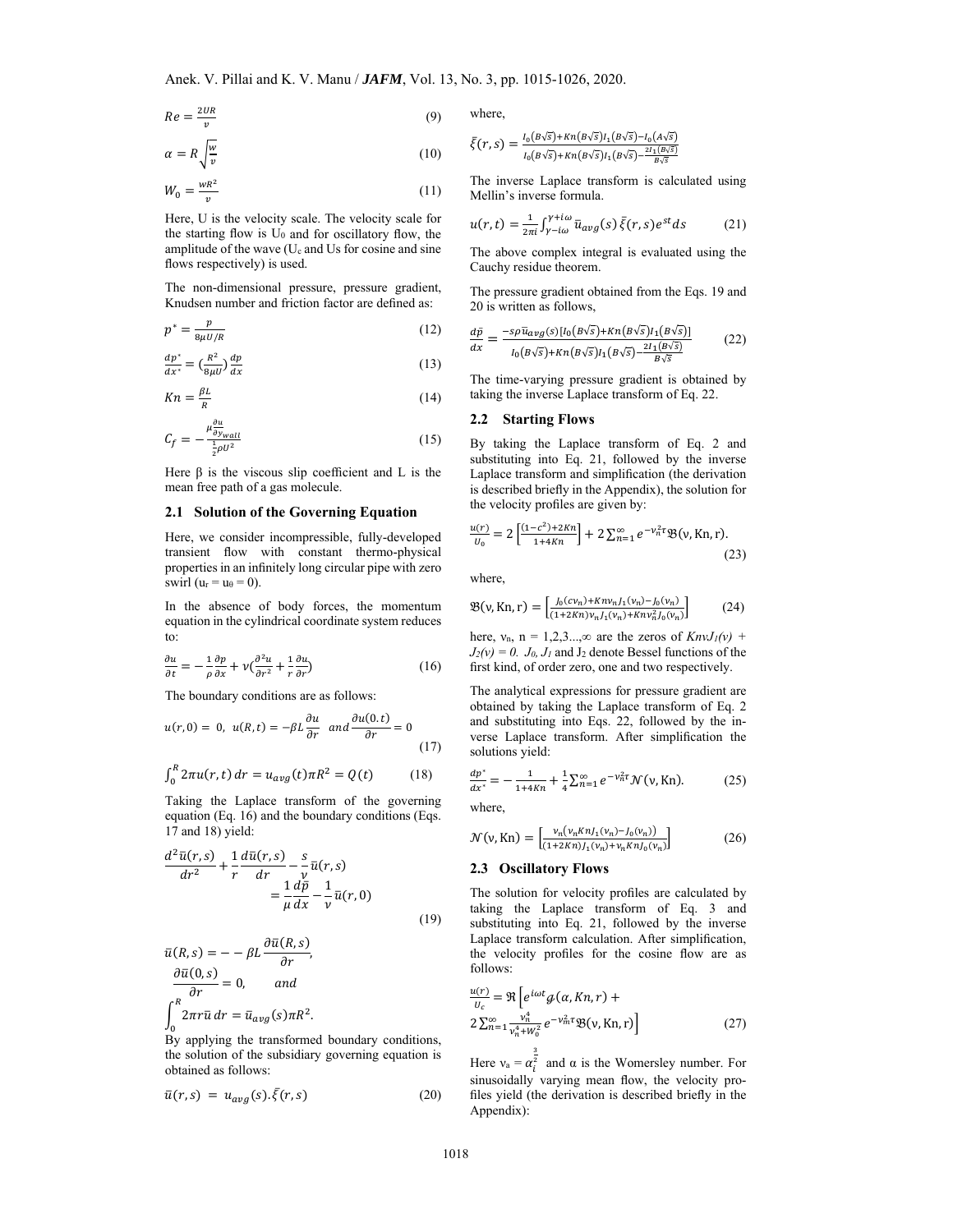$$
\frac{u(r)}{u_c} = \Re \left[ -ie^{i\omega t} g(\alpha, Kn, r) + 2 \sum_{n=1}^{\infty} \frac{v_n^2 w_0}{v_n^4 + w_0^2} e^{-v_n^2 \tau} \mathfrak{B}(v, Kn, r) \right]
$$
(28)

$$
\mathcal{G}(\alpha, Kn, r) = \left[\frac{J_0(cv_n) + Knv_a J_1(v_a) - J_0(v_a)}{J_2(v_a) + Knv_a J_1(v_a)}\right]
$$
(29)

The analytical expressions for pressure gradient are obtained by taking the Laplace transform of Eq. 3 and substituting into Eq. 22, followed by the inverse Laplace transform calculation. After simplification, the solutions for pressure gradient for cosine flow yield as follows:

$$
\left(\frac{dp^*}{dx^*}\right)_c = \left[\Re\left[\frac{iW_0}{8}e^{i\omega t}Q(\alpha, Kn) + \frac{v_n^*}{4}\sum_{n=1}^{\infty}\frac{v_n^*}{v_n^*+W_0^2}e^{-v_n^2\tau}\mathcal{N}(\nu, Kn)\right]\right]
$$
\n(30)

For sinusoidally varying mean flow, the expressions for pressure gradient are:

$$
\left(\frac{dp^*}{dx^*}\right)_s = \Re \left[\frac{w_0}{8} e^{i\omega t} Q(\alpha, Kn) - \frac{1}{4} \sum_{n=1}^{\infty} \frac{v_n^2 w_0}{v_n^4 + w_0^2} e^{-v_m^2 \tau} \mathcal{N}(\nu, Kn) \right]
$$
\n(31)

where,

$$
Q(\alpha, Kn) = \left[ \frac{J_0(\nu_a) - kn\nu_a J_1(\nu_a)}{J_2(\nu_a) + kn\nu_a J_1(\nu_a)} \right]
$$
(32)

## **2.4 Arbitrary Flows**

The solution for velocity profiles for arbitrary flow is calculated by taking the Laplace transform of Eq. 4 and substituting into Eq. 21, followed by the inverse Laplace transform calculation. The complete solution is obtained by adding the solutions of mean, cosine and sine terms. The solutions of the mean component are given by:

$$
u_1(r) = U_0 \left[ 2 \left( \frac{(1 - c^2) + 2Kn}{1 + 4Kn} \right) + 2 \sum_{n=1}^{\infty} e^{-\nu_n^2 \tau} \mathfrak{B}(\nu, Kn, r) \right]
$$
(33)

$$
\left(\frac{dp_1^*}{dx^*}\right)_p = \left(\frac{u_0}{u_{rms}}\right) \left[ -\frac{1}{1+4Kn} + \frac{1}{4} \sum_{n=1}^{\infty} e^{-\nu_n^2 \tau} \mathcal{N}(\nu, Kn) \right] (34)
$$

These solutions are same as the starting flow solutions derived in the previous section (Eqs. 23, 25).

The solutions for velocity for cosine and sine flows are:

$$
u_2(r) = \Re \sum_{n=1}^{\infty} U_{cl} \left[ e^{il\omega t} \mathcal{G}(\alpha, Kn, r) + 2 \sum_{n=1}^{\infty} \frac{v_n^4}{v_n^4 + l^2 W_0^2} e^{-v_n^2 \tau} \mathfrak{B}(v, Kn, r) \right]
$$
(35)

$$
u_3(r) = \Re \sum_{l=1}^{\infty} U_{sl} \left[ -ie^{il\omega t} g(\alpha, Kn, r) - 2 \sum_{n=1}^{\infty} \frac{v_n^2 l W_0}{v_n^4 + l^2 W_0^2} e^{-v_n^2 \tau} \mathfrak{B}(v, Kn, r) \right]
$$
(36)

The multiple frequency solutions for cosine and sine flows in equations are the linear summation of the single-frequency solutions derived in the previous section (Eqs. 27 and 28).

The solutions for pressure gradient for cosine and sine flows are:

$$
\left(\frac{dp_2^*}{dx^*}\right)_c = \Re \sum_{l=1}^{\infty} \left(\frac{U_{cl}}{U_{rms}}\right) \times \left[\frac{i l W_0}{8} e^{i l \omega t} Q(\alpha, K n) + \right.
$$

$$
\frac{1}{4}\sum_{n=1}^{\infty} \frac{v_n^4}{v_n^4 + l^2 w_0^2} e^{-v_n^2 \tau} \mathcal{N}(\nu, \text{Kn})\n\Bigg]
$$
\n
$$
\left(\frac{dp_3^*}{dx^*}\right)_s = \Re \sum_{l=1}^{\infty} \left(\frac{U_{sl}}{U_{rms}}\right)\n\times\n\left[\frac{lW_0}{8} e^{il\omega t} \mathcal{Q}(\alpha, \text{Kn})\n- \frac{1}{4} \sum_{n=1}^{\infty} \frac{v_n^2 lW_0}{v_n^4 + l^2 W_0^2} e^{-v_n^2 \tau} \mathcal{N}(\nu, \text{Kn})\right]
$$
\n(38)

where Urms is the root mean square of the amplitudes of mean, cosine and sine functions defined as:

$$
U_{rms} = \sqrt{\frac{U_0^2 + \sum_{l=1}^{\infty} U_{cl}^2 + \sum_{l=1}^{\infty} U_{sl}^2}{2I_{max} + 1}}
$$
(39)

Here, lmax is the number of Fourier coefficients used for representing the arbitrary inflow. The complete solution is obtained by:

$$
u(r) = u_1(r) + u_2(r) + u_3(r), \tag{40}
$$

$$
\frac{dp^*}{dx^*} = \frac{dp_1^*}{dx^*} + \frac{dp_2^*}{dx^*} + \frac{dp_3^*}{dx^*}
$$
\n(41)

## **3.1 Starting Flow: Temporal Variation of Velocity Profiles, Skin-Friction Factor and Pressure Gradient**

The velocity distribution derived for starting flows (Eq. 23) has steady (first term) and transient parts (second term). The steady-state velocity profiles vary quadratically with wall normal distance**.** 

The evolution of the transient part of the velocity profiles with flow-time ( $\tau$  = 0.05, 0.1, 0.2 and 0.3) for two Knudsen numbers  $(Kn = 0$  and  $(0.1)$  are shown in Fig. 2. The transient part of the velocity profiles are positive in the near-wall region and negative at the center of the geometry. For  $Kn = 0$  (no-slip boundary condition), the velocity distribution (Figs. 2 (a) and (b)) is similar to that of the suddenly blocked flow solution derived by Weinbaum and Parker (Weinbaum and Parker (1975)). The transient velocity profiles decay with flow-time and flow reaches the steady-state as τ approaches 0.3. Hence, the steady-state solutions with slip boundary conditions are as follows(for  $\tau \geq 0.3$ ):

$$
\frac{u(r)}{U_0} = 2\left[\frac{(1-c^2)+2Kn}{1+4Kn}\right]
$$
\n(42)

The steady-state center velocity (uc) is obtained by substituting  $c = 0$  respectively. The expressions obtained are:

$$
\frac{u_c}{U_0} = 2\left[\frac{1+2Kn}{1+4Kn}\right] \tag{43}
$$

The steady-state wall velocity (uwall) is obtained by substituting  $c = 1$ . The expressions obtained are:

$$
\left(\frac{u_{wall}}{U_0}\right) = \left[\frac{4Kn}{1 + 4Kn}\right] \tag{44}
$$

The evolution of velocity profiles for  $Kn = 0.05$  are shown in Figs. 3 (a) and (b). Velocity is nondimensionalized using information from the steadystate solution. Due to the decaying nature of the transient part, the center velocity increases with flow-time as shown in Fig. 3. The velocity profile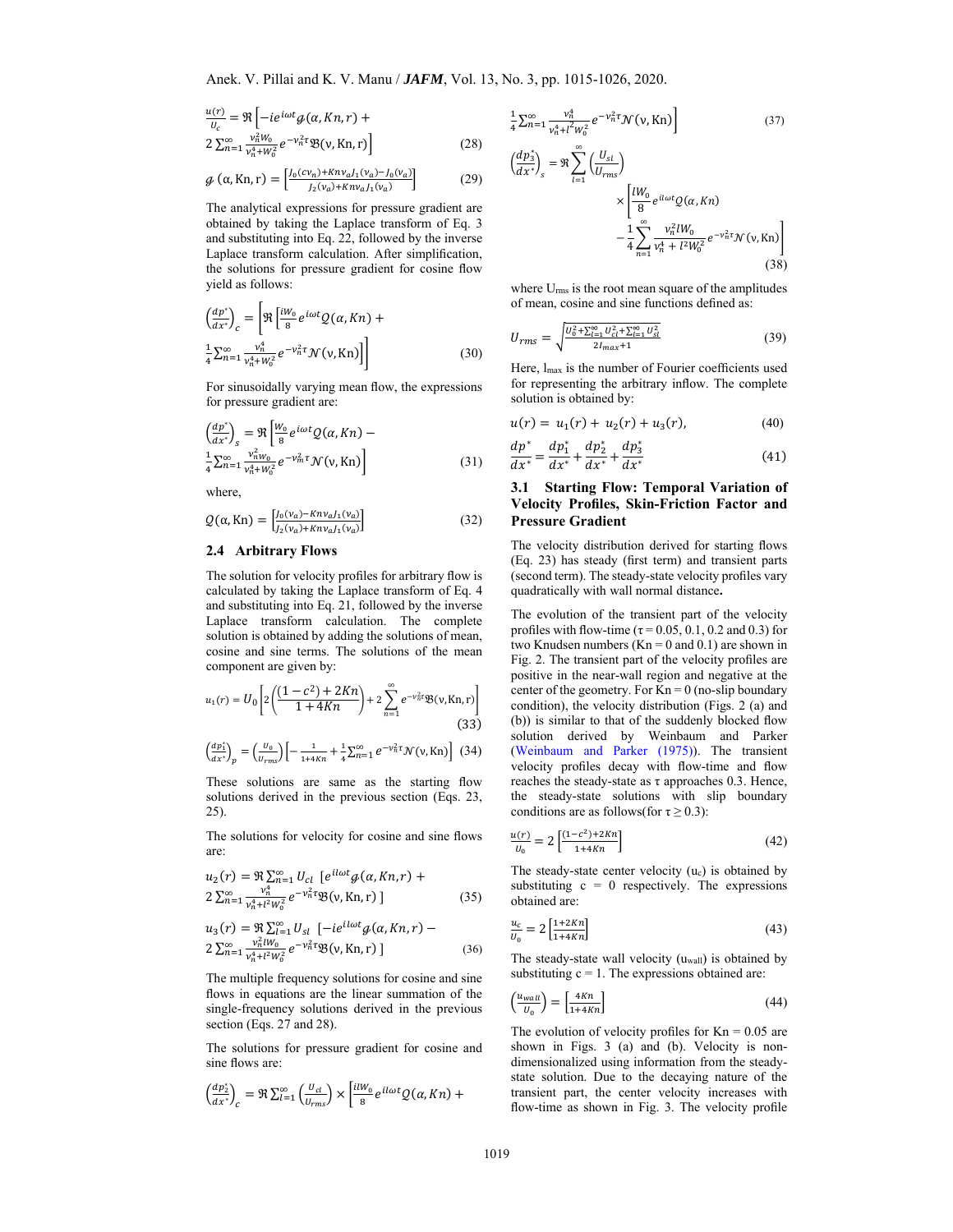

**(a) Kn = 0 (b) Kn = 0.1.** 

attains steady-state at  $\tau \approx 0.3$ . At  $\tau$  equals to 0.3, the velocity profiles become parabolic. It is interesting to note that velocity profiles become independent of Knudsen number at location c = $\frac{1}{\sqrt{2}}$ . Comparison between the velocity profiles for different Knudsen numbers at  $\tau = 0.1$  is shown in Fig. 3 (b). A fair collapse of velocity profiles is observed near the wall proximity even at  $\tau = 0.1$ . At later flow-time  $(\tau \geq 0.2)$ , all cases collapse into a single parabolic curve. In order to get further insight into the development of the velocity profile, the temporal variation of boundary layer thickness (δ) is plotted as shown in Fig. 4. Here, boundary layer thickness is defined as the distance away from the wall at which velocity is 99 percent of center velocity. Boundary layer thickness increases with increase in flow-time as shown in Fig. 4. The value of  $\delta$  is lower for slip flows compared with no-slip conditions.

The steady-state expressions for velocity profiles (Eq. 42) are used to calculate the steady-state skinfriction factor  $(C_f)$ . The expression obtained is:

$$
C_f = \frac{16}{Re(1+4Kn)}\tag{45}
$$

This equation (Eq. 45) is same as the expression obtained by Avramenko *et al.* (2015), Eq. (87)) for the limiting value of skin-friction factor.

Fig. 5 shows the temporal variation of the center velocity and skin-friction factor for four different Knudsen numbers (Kn =  $0, 0.01, 0.05$  and 0.1). The center velocity increases with flow-time as shown in Fig. 5 (a). Center velocity attains a constant value at  $\tau \approx 0.2$ .

Temporal variation of the skin-friction factor with

flow-time is shown in Fig. 5 (b). The skin-friction factor is highest during the starting time, decreases with flow-time and eventually attains a constant value at  $\tau \approx 0.2$ . In Fig. 5 (b), the temporal variation of skin-friction factor is similar to the spatial variation at the entrance of the pipe flows.



**Fig. 3. (a) Velocity profiles at different flow-time at Kn = 0.05, (b) Velocity profiles for different Kn** values at  $\tau = 0.1$ .



**Fig. 4. Temporal variation of boundary layer thickness.** 

We now seek to calculate the hydrodynamic entrylength (Lh), using Rayleigh argument, by replacing the t by Lh/U0. Since skin-friction factor attains a constant value at  $\tau \approx 0.2$ , we write:

$$
\frac{v_{L_h}}{v_o R^2} \approx 0.2\tag{46}
$$

$$
\frac{L_h}{2R} \approx 0.05Re\tag{47}
$$

This is near to the experimentally observed hydrodynamic entry-length value (Durst *et al.* 2005).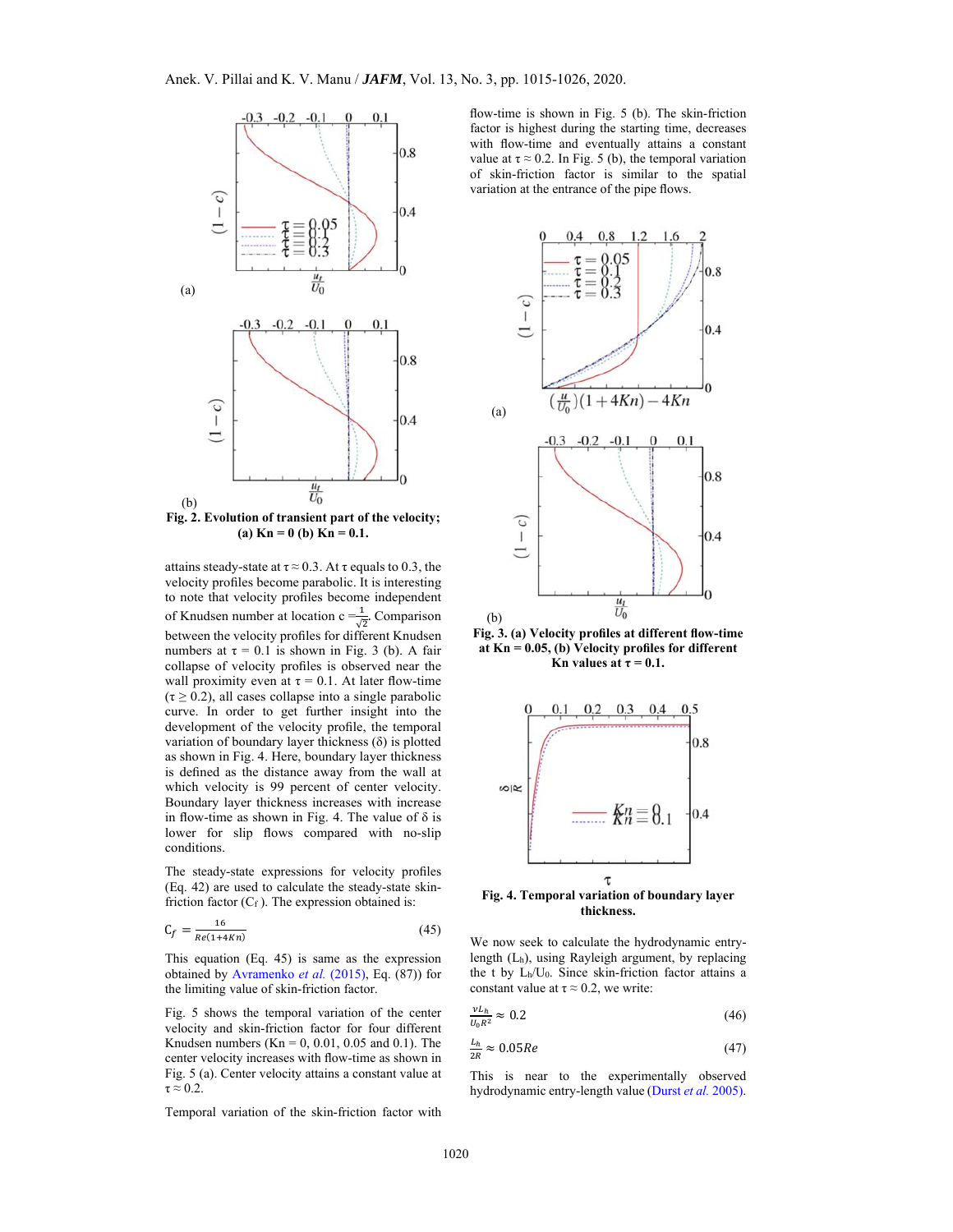

**Fig. 5. (a) Temporal variation of center velocity; (b) Temporal variation of skin-friction factor.** 



**Fig. 6. Temporal variation of non-dimensional pressure gradient.** 

Temporal variation of pressure gradients is shown in Fig. 6. The pressure drop is highest at the begining of the flow. Pressure gradient attains a steady- state value at  $\tau \approx 0.2$ . The steady-state value is:

$$
\left(\frac{dp^*}{dx^*}\right) = -\frac{1}{(1+4Kn)}\tag{48}
$$

Furthermore, by combining the Eqs. 42 and 48, expressions for velocity profiles in terms of pressure gradient are obtained as follows:

$$
u(r) = -\frac{R^2}{4\mu} \frac{dp}{dx} (1 - c^2 + Kn)
$$
 (49)

## **3.2 Oscillatory flows: Temporal Variation of Velocity Profiles, Skin-Friction Factor and Pressure Gradient**

The velocity distribution derived for singlefrequency oscillatory flows (Eqs. 27 and 28) consist of an oscillatory part (first term) and decaying part (second term). As in the starting flows, the contribution from the second term to the total velocity is negligible at  $\tau \approx 0.3$ . Hence for  $\tau \ge 0.3$ ,

$$
\frac{u}{v_c} = \Re\left[e^{i\omega t}\mathcal{G}(\alpha, Kn, r)\right] \tag{50}
$$

 $= cos(\omega t) \Re[g(\alpha, Kn, r)] - sin(\omega t) \Im[g(\alpha, Kn, r)]$ 

$$
\frac{u}{v_s} \Re \left[ -ie^{i\omega t} \mathcal{G}(\alpha, Kn, r) \right] \tag{51}
$$

 $\tau = \sin(\omega t) \Re[q(\alpha, Kn, r)] + \cos(\omega t) \Im[q(\alpha, Kn, r)]$ 

The spatial variation of real and imaginary values of  $g$  with Womersley number for  $Kn = 0$  and 0.1 are shown in Figs. 7 and 8 respectively. Here, the real part profiles of G are the velocity profiles for cosine flows, when  $cos(\omega t) = 1$  (T =  $2\pi, 4\pi, ...$ ) and for sine flows, when  $\sin(\omega t) = 1$  (T =  $\frac{\pi}{2}, \frac{5\pi}{2}, \dots$ ).

The imaginary part profiles of *g* are the velocity profile for cosine flows, when  $sin(\omega t) = -1$  (T =  $\frac{3\pi}{2}, \frac{7\pi}{2}, \ldots$ ). and for sine flows when cos(ωt) =1(T =  $(2\pi, 4\pi,...)$ 



**Fig. 7. Spatial variation of the real and**  imaginary part of  $q$  with Womersley number for  $Kn = 0$ .

For no-slip flows  $(Kn = 0)$ , at low-Womersley numbers, the real part of  $g$  varies parabolically with radius. At low-Womersley number, the viscous force completely dominates the flow and the profiles are similar to the steady-state solution (Hagen-Poiseuille solution). With an increase in Womersley number, the real part of  $q$  profile gets flattened as shown in Fig. 7 (a). At high-Womersley number, inertia force dominates at the central core region, whereas the viscous force dominates near the wall proximity. The value at the center of the pipe approaches unity as  $W_0 \rightarrow \infty$ . The spatial variation of imaginary values of is shown in Figs. 7 (b). Similar to the real part, the profiles get flattened with an increase in Womersley number. The value of the imaginary part of G at the center of the pipe approaches zero as  $W_0 \rightarrow \infty$ .

Similar to the  $Kn = 0$  case, the value of the real part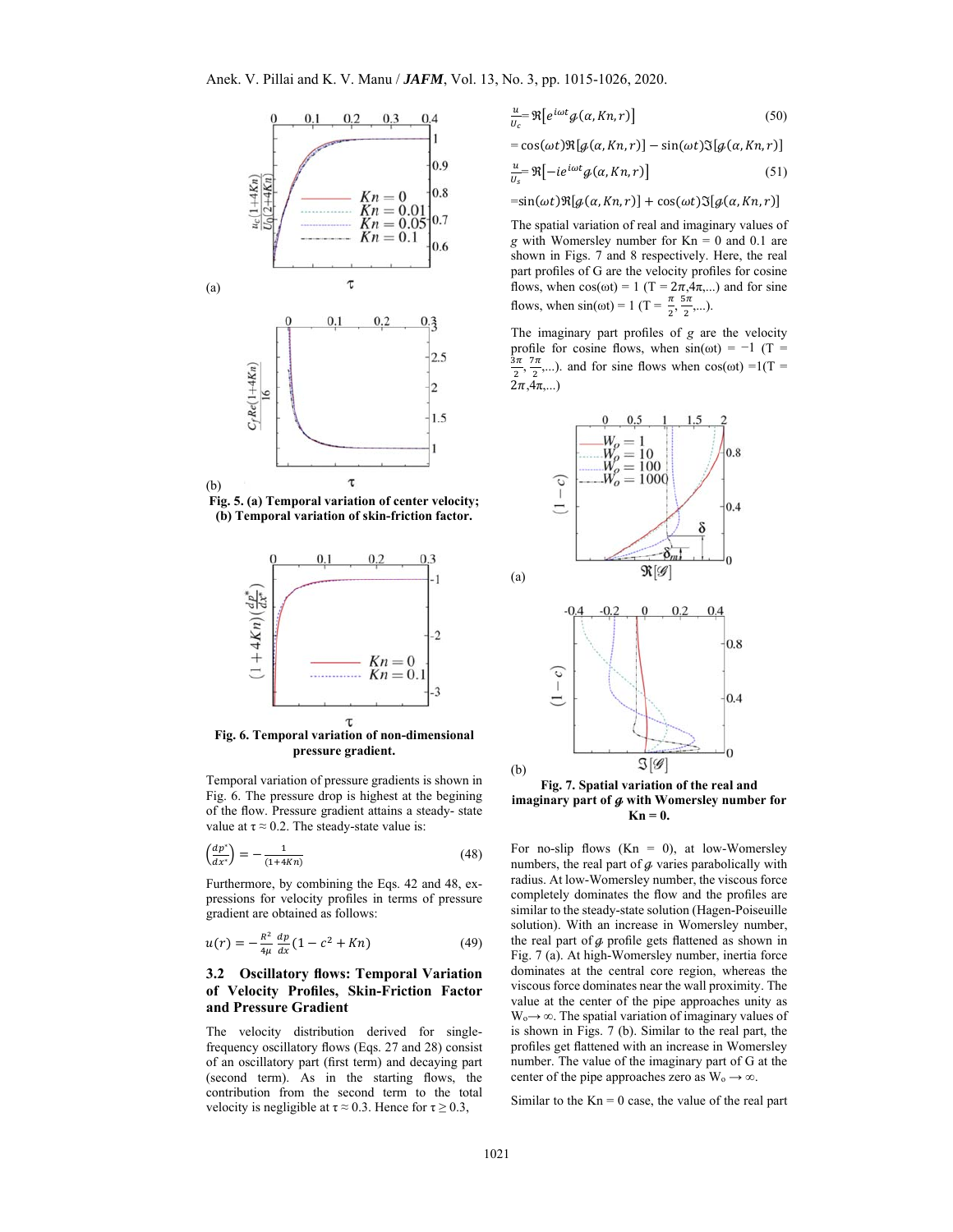profiles of  $\phi$  at the center of the pipe decreases with increase in Womersley number for  $Kn = 0.1$  (Fig. 8) (a)). However, here, the value on the wall increases with Womersley number and both the center and wall values approach unity as  $W_0 \rightarrow \infty$ . The spatial variation of the imaginary part for  $Kn = 0.1$  case is shown in Fig. 8 (b). At low-Womersley number, the levels remain small. At relatively high-Womersley number, the values of the imaginary part of  $\phi$  are high near the wall proximity.



**Fig. 8. Spatial variation of the real and**  imaginary part of  $q$  with Womersley number for  $Kn = 0.1$ .

At low-Womersley number, the maximum velocity is observed at the center of the pipe. With an increase in Womersley number, the maximum velocity location moves towards the wall as shown in Fig. 7. Here, the distance from the wall where the magnitude of velocity is maximum is denoted by the symbol  $\delta_{\rm m}$ (see Fig. 7 (a)). The variation of  $\delta_m$  with Womersley number is shown in Fig. 9. Depending on the value of δm, the flow has been classified into low-Womersley number region (I), medium-Womersley number region (II) and high-Womersley number region (III) as shown in Fig. 9. For high-Womersley number cases, setting inertia and viscous forces equal to each other at the location  $\delta_m$  yields:

$$
u\omega \approx \nu \frac{u}{\delta^2} \tag{52}
$$

$$
\frac{\delta_m}{R} = \frac{c_{Kn}}{a} \tag{53}
$$

where  $C_{Kn}$  is a function of Knudsen number. Here, the values of  $C_{Kn}=0$  and  $C_{Kn}=0.1$  are approximately 3.24 and 2.63 respectively. At high-Womersley number cases,  $\delta_{\rm m} \propto \frac{1}{\alpha}$  as shown in Fig. 9.



**Fig. 9. Variation of δm with Womersley number for Kn = 0 and 0.1.** 

The value of function  $\boldsymbol{g}$  at the center of the pipe are obtained in the following form by substituting  $c = 0$ Respectively:

$$
g(\alpha, Kn, r = 0) = \left(\frac{1 + Knv_{a}J_{1}(v_{a}) - J_{0}(v_{a})}{J_{2}(v_{a}) + Knv_{a}J_{1}(v_{a})}\right)
$$
(54)

The variation of  $\phi$  ( $\alpha$ ,Kn,r = 0) with the Womersley number for  $Kn = 0$  and 0.1 is shown in Fig. 10 respectively. The value of the functions at  $Kn = 0.1$ always lies below the  $Kn = 0$  curve. The limiting value of functions  $\phi$  ( $\alpha$ ,Kn,r) as Womersley number approaches zero is calculated and obtained as follows:

$$
\lim_{\alpha \to 0} \mathcal{G} \left( Kn, r \right) = 2 \left[ \frac{(1 - c^2) + 2Kn}{1 + 4Kn} \right] \tag{55}
$$



Fig. 10. G  $(a,Kn,r=0)$  as functions of **Womersley number for Kn = 0 and 0.1.** 

This value is same as the steady-state velocity solution obtained in the previous section (Eq. 42).

The instantaneous skin-friction factor is (for  $\tau > 0.3$ ):

$$
C_{fc} = \Re \left[ e^{i\omega t} \frac{4}{Re} \frac{v_a J_1(v_a)}{(J_2(v_a) + Knv_a J_1(v_a))} \right]
$$
  

$$
C_{fs} = \Re \left[ -e^{i\omega t} \frac{4}{Re} \frac{v_a J_1(v_a)}{(J_2(v_a) + Knv_a J_1(v_a))} \right]
$$
 (56)

The lower limiting value of skin-friction factor is:

i,

$$
\lim_{\alpha \to 0} C_{fc} = \lim_{\alpha \to 0} C_{fs} = \frac{16}{Re(1 + 4Kn)}
$$

The variation of the skin-friction factor of sine flow at T =  $\frac{\pi}{2}$  with Womersley number is shown in Fig.11 As expected, the  $C_f$  value for slip flow (Kn = 0.1) is less than that in no-slip conditions  $(Kn = 0)$ . At low-Womersley number, the value is equal to the steadystate solution. The skin-friction factor increases with an increase in Womersley number.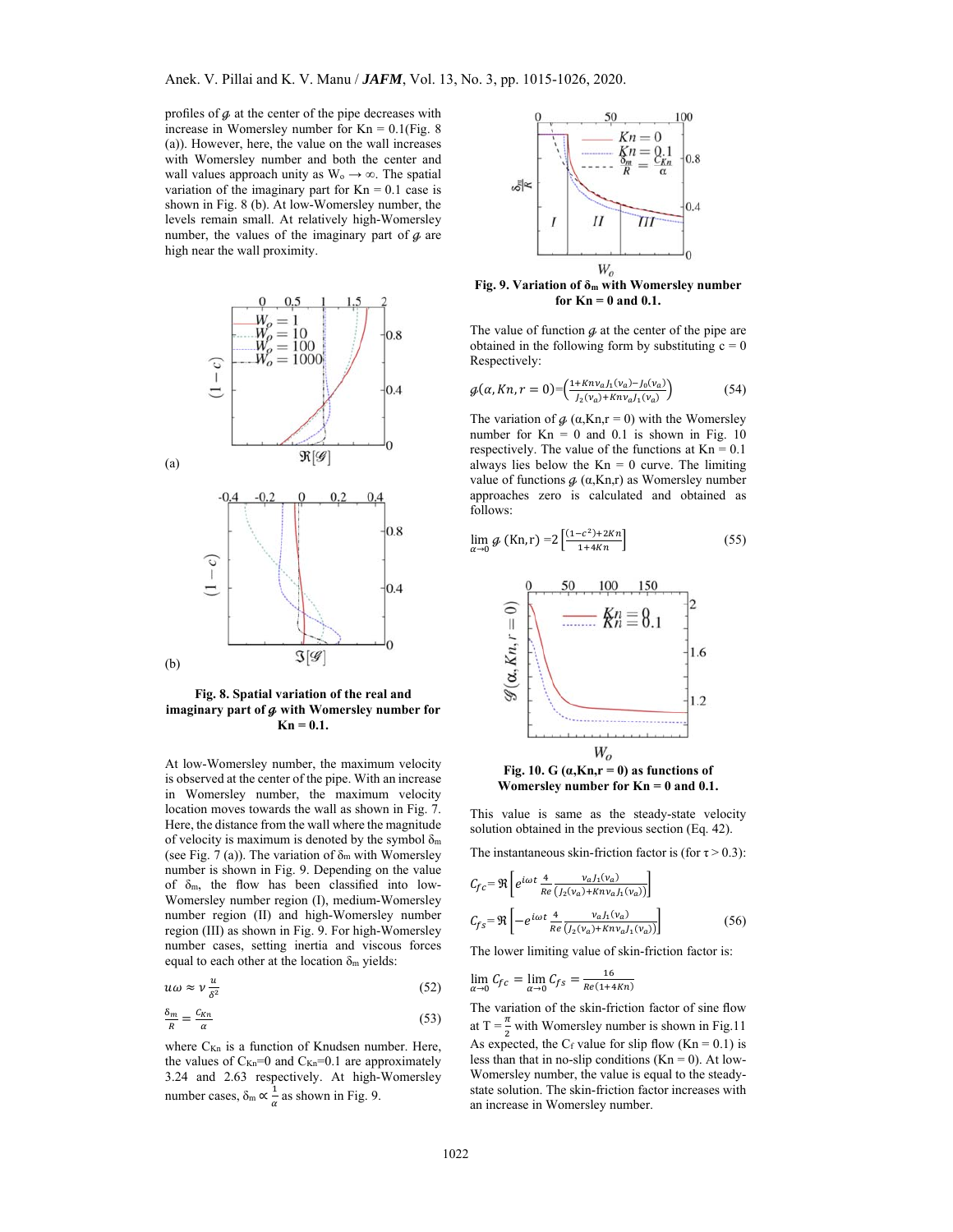

**Fig. 11. Variation of skin-friction with Wo for Kn**   $= 0$  and  $\text{Kn} = 0.1$  at  $T = \frac{\pi}{2}$  for sine flow.



**Fig. 12. Temporal variations of non-dimensional pressure gradient; (a) cosine flow (b) sine flow.** 

The evolution of non-dimensional pressure gradients for cosine flows for  $W_0 = 1$  is shown in Fig. 12 (a). A large pressure drop is observed at the beginning of the flow. A phase-lag between the pressure gradient and flow velocity, analogous to the voltage and current in a capacitor involving AC circuit is also observed. The evolution of non-dimensional pressure gradient for sine flows is shown in Fig. 12 (b). Unlike the cosine flow, here the flow evolves smoothly from rest and exhibits pure oscillatory behavior from the beginning itself. The expressions for pressure gradient for cosine flow (for  $\tau > 0.3$ ) are

$$
\left(\frac{dp^*}{dx^*}\right)_c = \Re\left[\frac{iW_0}{8}e^{i\omega t}Q(\alpha, Kn)\right]
$$
\n
$$
=\frac{W_0}{2}
$$
\n(57)

଼  $[-\sin(\omega t)\Re[Q(\alpha, Kn)] - \cos(\omega t)\Im[Q(\alpha, Kn)]]$ The expressions for pressure gradient for sine flow are:

$$
\left(\frac{dp^*}{dx^*}\right)_s = \Re \left[\frac{W_0}{8} e^{i\omega t} Q(\alpha, Kn)\right]
$$
\n(58)

$$
=\frac{W_0}{8}[\cos(\omega t)\Re[Q(\alpha, Kn)] - \sin(\omega t)\Im[Q(\alpha, Kn)]]
$$

Furthermore, the expressions for velocity profiles in terms of pressure gradient are obtained in the following form:

$$
u(r) = \frac{i}{\omega \rho} \left(\frac{dp}{dx}\right) \left[1 - \frac{J_0(cv_a)}{J_0(v_a) - Knv_a J_1(v_a)}\right]
$$
(59)

## **3.2.1 Low-Womersley Number Flows**

An ascending series solution of velocity profiles for low-Womersley number flows in terms of trigonometric functions and Wo is obtained in the following way.

$$
\left(\frac{J_0(cv_a)+Knv_aJ_1(v_a)-J_0(v_a)}{J_2(v_a)+Knv_aJ_1(v_a)}\right)=a_0+a_1v_a^2+O[v_a]^3
$$

Where,

$$
a_0 = \frac{2(1 - c^2) + 4Kn}{1 + 4Kn}
$$
  

$$
a_1 = \frac{3c^4(1 + 4Kn) - 4c^2(1 + 6Kn) + (1 + 8Kn)}{24(1 + 4Kn)^2}
$$

$$
\frac{u}{v_c} = a_0 \cos(\omega t) + W_0 a_1 \sin(\omega t)
$$
 (60)

$$
\frac{u}{v_s} = a_0 \sin(\omega t) - W_0 a_1 \cos(\omega t) \tag{61}
$$

For  $W_0 < 1$ , the center  $(c = 0)$  and wall velocity  $(c = 1)$ 1) are:

$$
\frac{u_c}{u_c} \approx \left(\frac{4Kn+2}{4Kn+1}\right)\cos(\omega t)
$$
\n(62)

$$
\frac{u_c}{v_s} \approx \left(\frac{4Kn+2}{4Kn+1}\right) \sin(\omega t) \tag{63}
$$

$$
\frac{u_{wall}}{U_c} \approx \left(\frac{4Kn}{4Kn+1}\right) \cos(\omega t) \tag{64}
$$

$$
\frac{u_{wall}}{U_s} \approx \left(\frac{4Kn}{4Kn+1}\right) \sin(\omega t) \tag{65}
$$

## **3.2.2 High-Womersley Number Flows**

For high-Womersley number cases, the profiles are similar to the Stokes solution of impulsively start flat-plate. The viscous effects are limited to a region of thickness δ close to the wall. The variation of boundary layer thickness with Womersley number is shown in Fig. 13. Here, the boundary layer thickness is defined as the distance away from the wall at which the velocity is 101 percent of the center velocity (see Fig. 7 (c)). Since this flow condition is satisfied at multiple locations, the location near the center is selected as δ. Here, the boundary layer thickness is proportional to the inverse of Womersley number ( $\delta \propto \frac{1}{\alpha}$ ) as shown in Fig. 13 (a). Boundary layer thickness gets reduced with an increase in Womersley number and approaches zero as  $W_0 \rightarrow \infty$ .

The following form of the asymptotic expansion of Bessel function (Watson (1995)) is used to calculate the limiting value of  $\phi$  (c, Kn,r), as  $x \to \infty$ 

$$
J_n(x) = \left(\frac{2}{\pi x}\right)^{\frac{1}{2}} [\cos(x - \frac{1}{2}n\pi - \frac{\pi}{4})] \tag{66}
$$

The limiting value of the function  $\phi$  (c, Kn,r) is:

$$
\lim_{\alpha \to \infty} \mathcal{g}(c, Kn, r) = 1 + 0i \tag{67}
$$

hence for  $W_0 \rightarrow \infty$ , the center and wall velocity are

$$
\frac{u_c}{u_c} \approx \frac{u_{r \approx R}}{u_c} = \cos(\omega t) \tag{68}
$$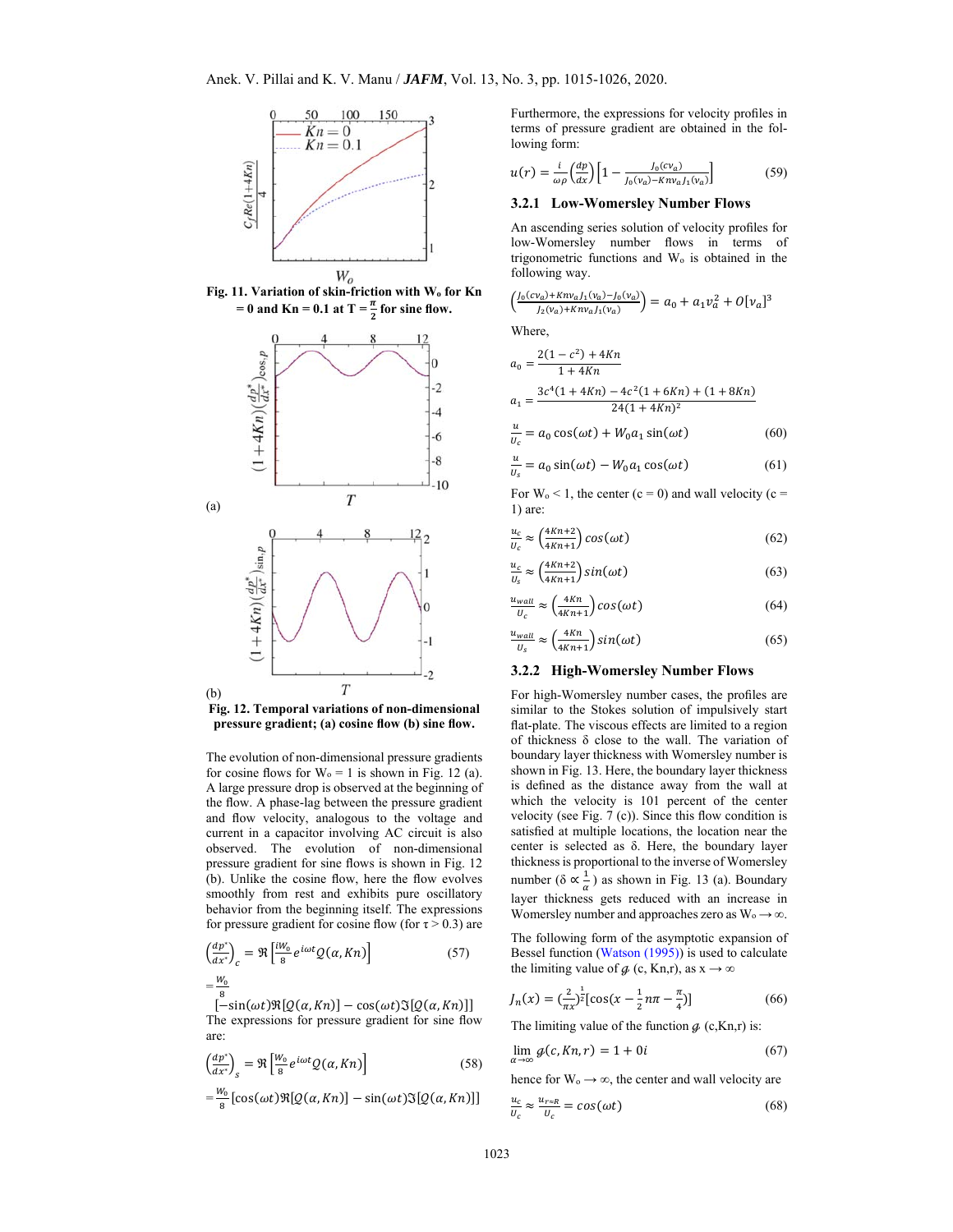$$
\frac{u_c}{v_s} \approx \frac{u_{r \approx R}}{v_s} = \sin(\omega t) \tag{69}
$$



**Fig. 13. Variation of boundary layer thickness**  with Womersley number at  $T = \frac{\pi}{2}$  for sine flows.

## **3.3 Arbitrary Inflow: Temporal Variation of Velocity and Pressure Gradient**

The evolution of velocity and pressure gradient for an arbitrary inflow and comparison with the results of Das and Arakeri (Das and Arakeri (2000)) are illustrated in Figs. 14 and 15. A trapezoidal piston motion (Up) is represented using Fourier series as shown in Fig. 14 (a). Here, two hundred  $(l_{max} = 200)$ Fourier terms are used to represent the trapezoidal function. A closeup view of the fitted curve is shown in the inset of Fig. 14 (a). The fitted curve has large oscillations near the jump (Gibbs phenomenon). The transient variation of pressure gradient is shown in Fig. 14 (b). Because of the small mismatch between the trapezoidal and fitted curve, non-dimensional pressure gradient exhibits more oscillations near the jump.

The velocity profiles during different phases of the piston motion are shown in Figs. 15 (a) - (d). The solutions obtained during accelerating (Fig. 15 (a)), constant velocity (Fig. 15 (b)), decelerating (Fig. 15 (c)) and zero velocity (Fig. 15 (d)) phases match with the solutions of Das and Arakeri (Das and Arakeri (2000)) as shown in Figs. 14 and 15.

#### **4. CONCLUSION**

New analytical solutions with slip conditions for starting, oscillatory and arbitrary flows are obtained in terms of Bessel functions for micro-pipe flows. The scaling laws associated with starting and oscillatory flows are provided whenever possible using Knudsen, Reynolds and Womersley numbers. Effects of dimensionless numbers of friction factor, boundary layer thickness and entry-length are also examined.

Initially, the expressions for velocity profiles, pressure gradient and wall shear stress for starting flows are analyzed. The flow solution has two parts: the first part is steady and the other is the transient part. It is observed that the transient part decays at  $\tau$  $\approx$  0.3, and the flow attains a steady-state when  $\tau$  > 0.3. Expressions for velocity profile in terms of pressure gradient for steady flows in a manner similar to the Hagen-Poiseuille equation are obtained

for pipe flows with slip boundary conditions. The solutions are compared with previously published analytical solutions. Simplified expressions for sliplength are obtained for steady conditions.



For oscillatory starting flow (sine/cosine flows), the solution consists of two parts: the first part is pure oscillatory and the other part is the transient decaying part. Asymptotic behavior of the solutions is obtained. A solution for the steady part of the starting flow is regained by limiting the Womersley number to zero. Flow is classified into three regions: low-Womersley number flow (I), medium Womersley number flow (II) and high-Womersley number flow (III) by quantifying the maximum velocity location. For viscous dominated low-Womersley number cases (I), the maximum velocity is always observed at the center of the geometry and a simplified series solution predicts the flow behavior. For high-Womersley number flow conditions, the viscous effects are confined near the vicinity of the solid surface. The variation of boundary layer thickness with Womersley number is analyzed. As Womersley number approaches infinity, the solutions become independent of viscosity and oscillate like a plug flow. In region III the maximum velocity location and boundary layer thickness are proportional to the inverse of Womersley number for pipe flows with slip conditions.

Finally, a more general case with an arbitrary inflow is analyzed. The solutions obtained are compared with the existing expression of velocity and pressure gradient available in the literature.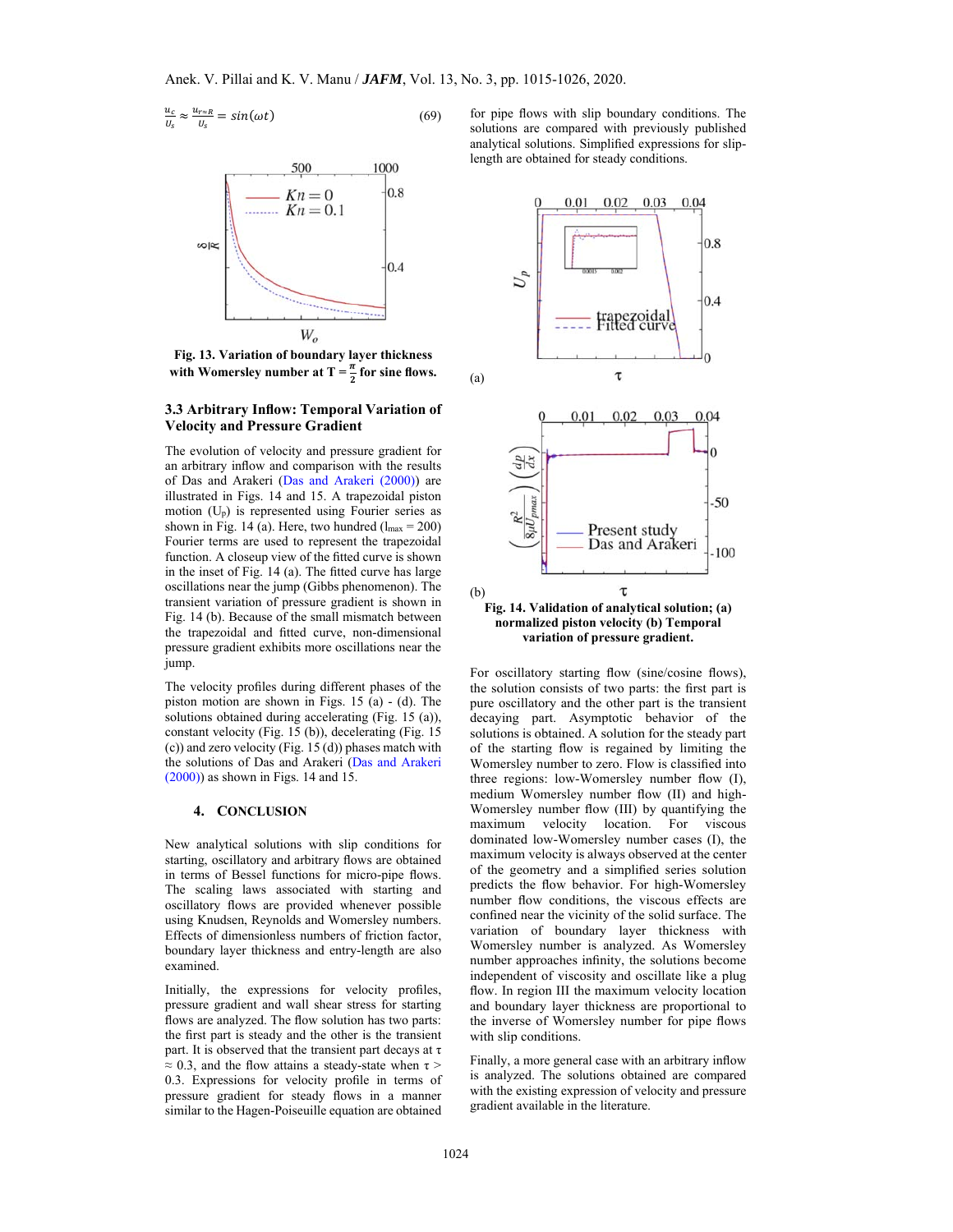

**Fig. 15. Validation of analytical solution (velocity profiles); dashed line: analytical solution, solid line: (a) accelerating phase, (b) constant velocity phase, (c) decelerating phase, (d) zero velocity phase.** 

#### **APPENDIX**

# **Calculation of Inverse Laplace Transform: Starting Pipe Flows**

Inverse Laplace transform is evaluated using Mellin's inverse formula (Eq. 21) together with Cauchy's Residue theorem. Taking the Laplace transform of Eq. 2 we get:

$$
u_{avg}(s) = \frac{u_o}{s} \tag{70}
$$

The velocity profiles are obtained by combining the residues at the poles of the integrand and given by:

$$
u(r,t) = \sum \text{residues of poles of } \left(\frac{v_0}{s}\bar{\xi}(r,s)e^{St}\right)
$$
\n(71)

The residue at  $z = z_0$  for a pole of order n is given by:

$$
Res|_{z=z_0} = \frac{1}{(n-1)!} \frac{d^{n-1}}{dz^{n-1}} [(z-z_0)^n f(z)]|_{z=z_0} \quad (72)
$$

Using this expression, the residue at  $s = 0$  is obtained in the following form:

$$
Res_0 = 2U_0 \left[ \frac{(1 - c^2) + 2Kn}{1 + 4Kn} \right] \tag{73}
$$

The other singular points are the zeros of

$$
I_0(B\sqrt{s}) + Kn(B\sqrt{s})I_1(B\sqrt{s}) - \frac{2}{B\sqrt{s}}I_1(B\sqrt{s})
$$
  
=  $-J_2(v) - KnvJ_1(v)$ 

If  $v_n$  are the zeros of this expression, then  $s_n = -\frac{v_n^2}{2}$  $B<sup>2</sup>$ are the poles. These are simple poles. For a first order pole at  $z = z_0$  and with the function *f* written in the form  $f = \frac{N(z)}{D(z)}$ , the residue is  $\frac{N(z_0)}{D'(z_0)}$ . Residues at each of these poles are obtained as follows:

$$
Res_n = 2U_0 e^{-\nu_n^2 \tau} \mathfrak{B}(\nu, Kn, r) \tag{74}
$$

The solution is obtained by combining the single residue ( $Res<sub>0</sub>$ ) and all the  $Res<sub>n</sub>$ .

## **Calculation of Inverse Laplace Transform: Sinusoidal Sine Flows in Pipes**

By taking the Laplace transform of Eq. 3 we get:

$$
u_{avg}(s) = \frac{u_{s\omega}}{s^2 + \omega^2} \tag{75}
$$

Applying Cauchy's Residue theorem to Eq. 21,

$$
u(r,t) = \sum \text{residues of poles of } \left(\frac{u_{s\omega}}{s^{2} + \omega^{2}} \bar{\xi}(r,s)e^{St}\right)
$$
\n(76)

Here,  $s = i\omega$  and  $s = -i\omega$  are poles of order 1. The residue at  $s = i\omega$  is:

$$
\text{Res}_{\text{i}\omega} = \left[ -\frac{iv_s}{2} e^{i\omega t} \left( \frac{J_0(cv_a) + Knv_b J_1(v_a) - J_0(v_a)}{J_2(v_a) + Knv_b J_1(v_a)} \right) \right] (77)
$$

where  $iv_a = \alpha i^{\frac{1}{2}}$ . Similarly, the residue at s = -iω is:

$$
\text{Res}_{-i\omega} = \left[\frac{iU_s}{2}e^{-i\omega t} \left(\frac{J_0(c\nu_b) + Kn\nu_b J_1(\nu_b) - J_0(\nu_b)}{J_2(\nu_b) + Kn\nu_b J_1(\nu_b)}\right)\right] (78)
$$

Where  $iv_b = \alpha(-i)^{\frac{1}{2}}$ . It can be proved that  $\mathcal{R}(Res_{i\omega})$ )= $\mathcal{R}$ (Res−iω). The other singular points are the zeros of

$$
I_0(B\sqrt{s}) + Kn(B\sqrt{s})I_1(B\sqrt{s}) - \frac{2}{B\sqrt{s}}I_1(B\sqrt{s})
$$
  
=  $-I_2(v) - KnvI_1(v)$ 

If *v<sub>n</sub>* are the zeros of this expression, then  $s_n = -\frac{v_n^2}{n^2}$  $B<sup>2</sup>$ are the poles. These are simple poles. Residues at each of these poles are obtained as follows:

$$
Res_n = \frac{-2U_s v_n^4}{v_n^4 + W_0^2} e^{-v_m^2 \tau} \mathfrak{B}(v, Kn, r)
$$
 (79)